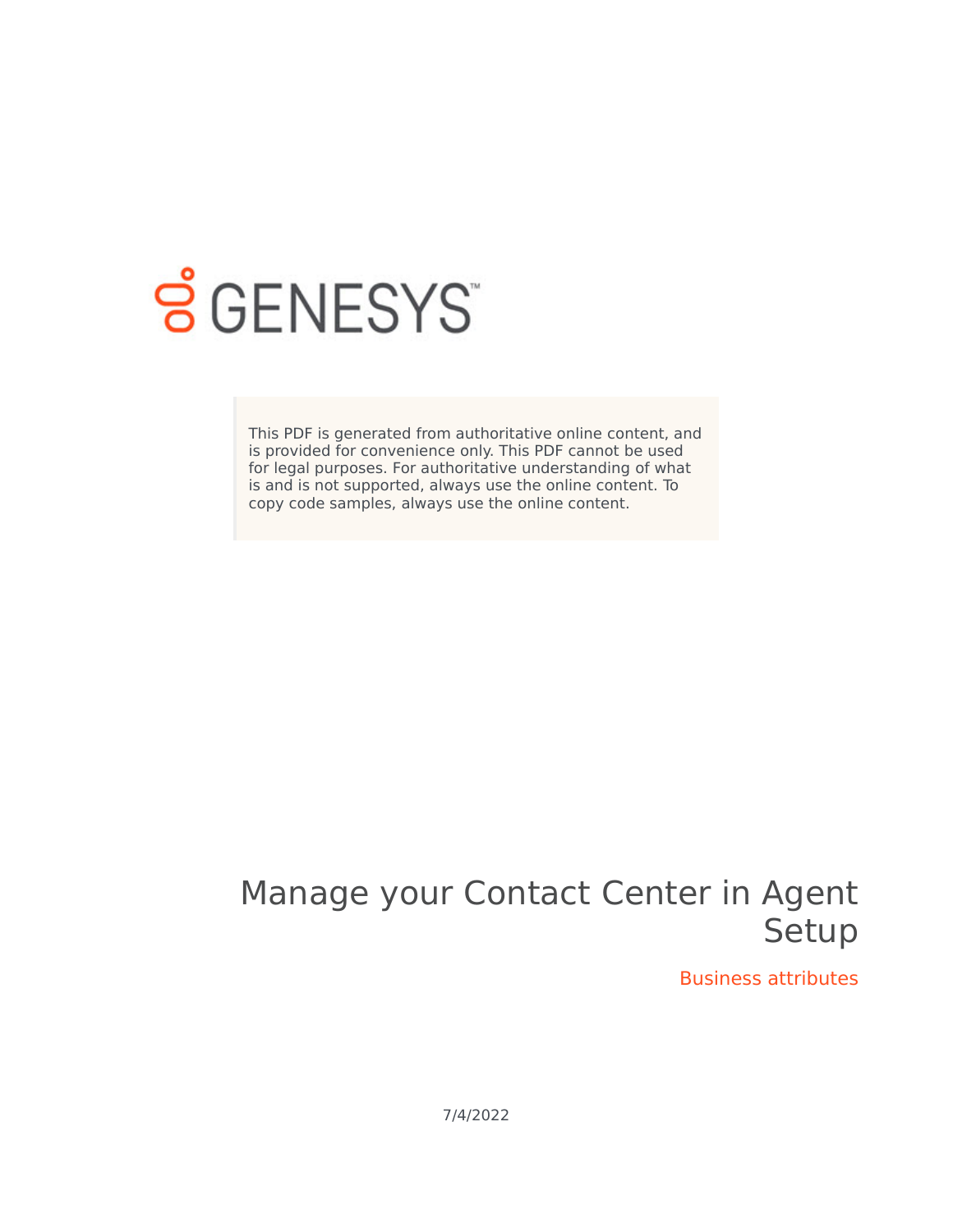

• Administrator

Business attributes can be shared at agent, agent group, and global levels.

## **Related documentation:**

• •

In Agent Setup, you can define a business attribute to be shared at an agent, agent group, and global level. This means that you only need to create a business attribute once and it automatically populates the Business Attribute lists on the **Agent Group**, **Manage User**, or **Desktop Settings** pages.

You can consider a business attribute to be the container that holds a list of objects that have a common theme. You can define shared business attributes for the following objects:

- Caller ID
- Dispositions
- Case and Toast data

Let's take a look at how Henry, a contact center administrator, uses sharable business attributes.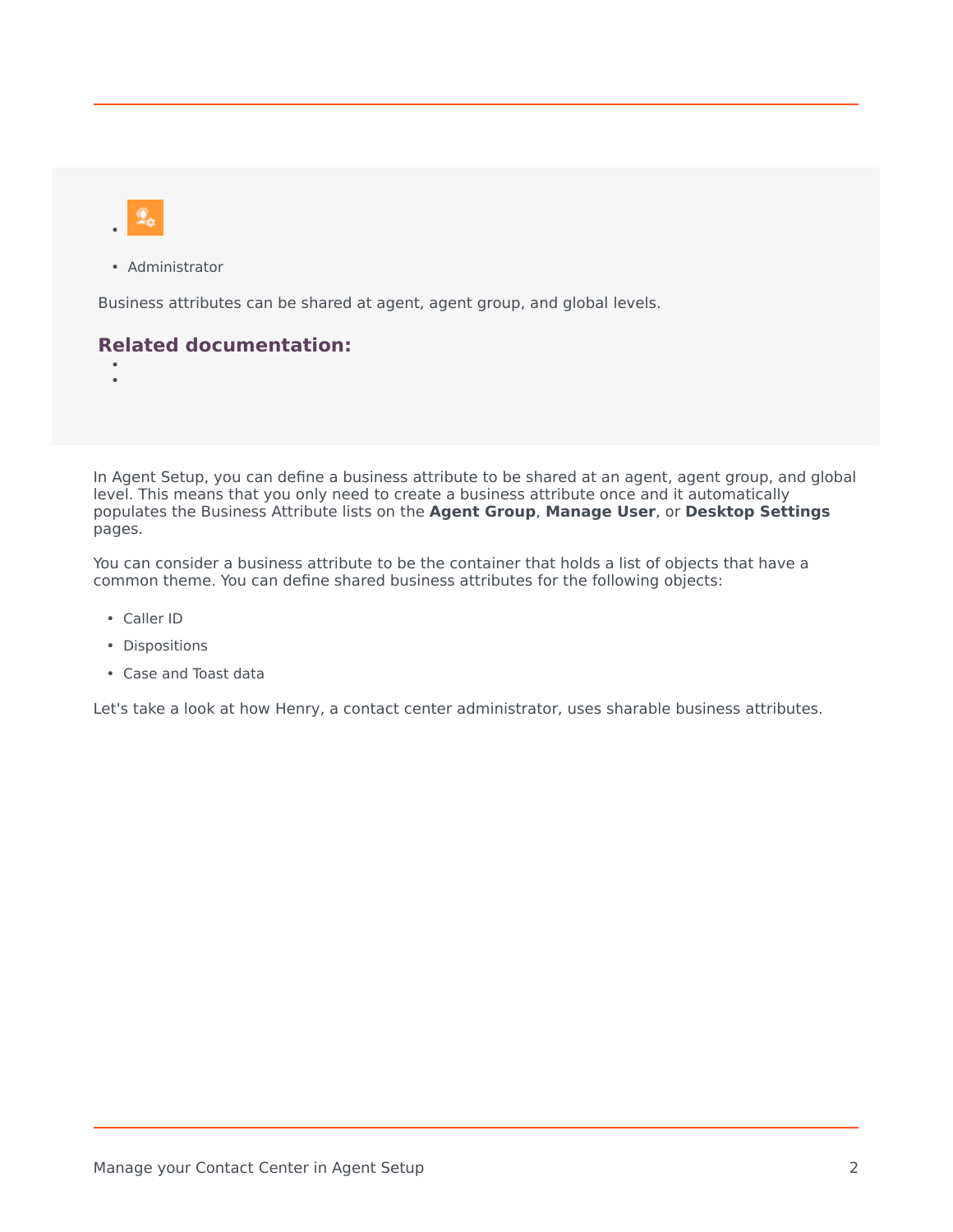|   | <b>Agent Setup</b>      | <b>Contact Center Settings</b> | <b>Agent Groups</b> | <b>Users</b>       | Transactions | Data Tools        |
|---|-------------------------|--------------------------------|---------------------|--------------------|--------------|-------------------|
|   | <b>New Agent Group</b>  | 亩                              |                     |                    |              |                   |
| п | <b>Agent Group Name</b> |                                | ♦                   | <b>Type</b>        |              | <b>Script</b>     |
| п | <b>Users</b>            |                                |                     | <b>Agent Group</b> |              | <b>Add Scrip</b>  |
| п | TIAA_Agents             |                                |                     | <b>Agent Group</b> |              | <b>Add Script</b> |
| П |                         | TestOutbound_AG_2230           |                     | <b>Agent Group</b> |              |                   |
| П | TestOutbound_AG         |                                |                     | <b>Agent Group</b> |              |                   |
| п |                         | testing-tests-agent-group      |                     | Agent Group        |              | Add Scri          |
|   |                         |                                |                     |                    |              | Add Scrip         |

He wants to create a list of Caller IDs for a specific Agent Group that can be shared to other Agent Groups at a later date.

Henry first needs to create a Caller ID business attribute. He needs to go to the right page in the Agent Setup user interface, so he clicks **Agent Groups**, selects the agent group he wants to edit, and then clicks **Caller IDs**.

| Manage Caller IDs<br>A Caller ID is a registered phone number that the caller can see. You can select a caller ID for the contact center or for a team. |                                           |              |  |  |  |
|---------------------------------------------------------------------------------------------------------------------------------------------------------|-------------------------------------------|--------------|--|--|--|
| Folder: /DEVOPS/                                                                                                                                        | Select Business Attribute<br>$\mathbf{v}$ |              |  |  |  |
| <b>Lating Add Folder</b><br><b>而 Delete</b><br>$+$ Add                                                                                                  | Add                                       | Quick Filter |  |  |  |
|                                                                                                                                                         | None                                      |              |  |  |  |
|                                                                                                                                                         | Caller ID-Sales                           |              |  |  |  |
|                                                                                                                                                         |                                           |              |  |  |  |

Henry clicks the **Folder** drop-down list box to choose a folder into which the business attribute should go. By default, the tenant home folder is automatically selected.

Then Henry clicks the **Add Business Attribute** drop-down list box and selects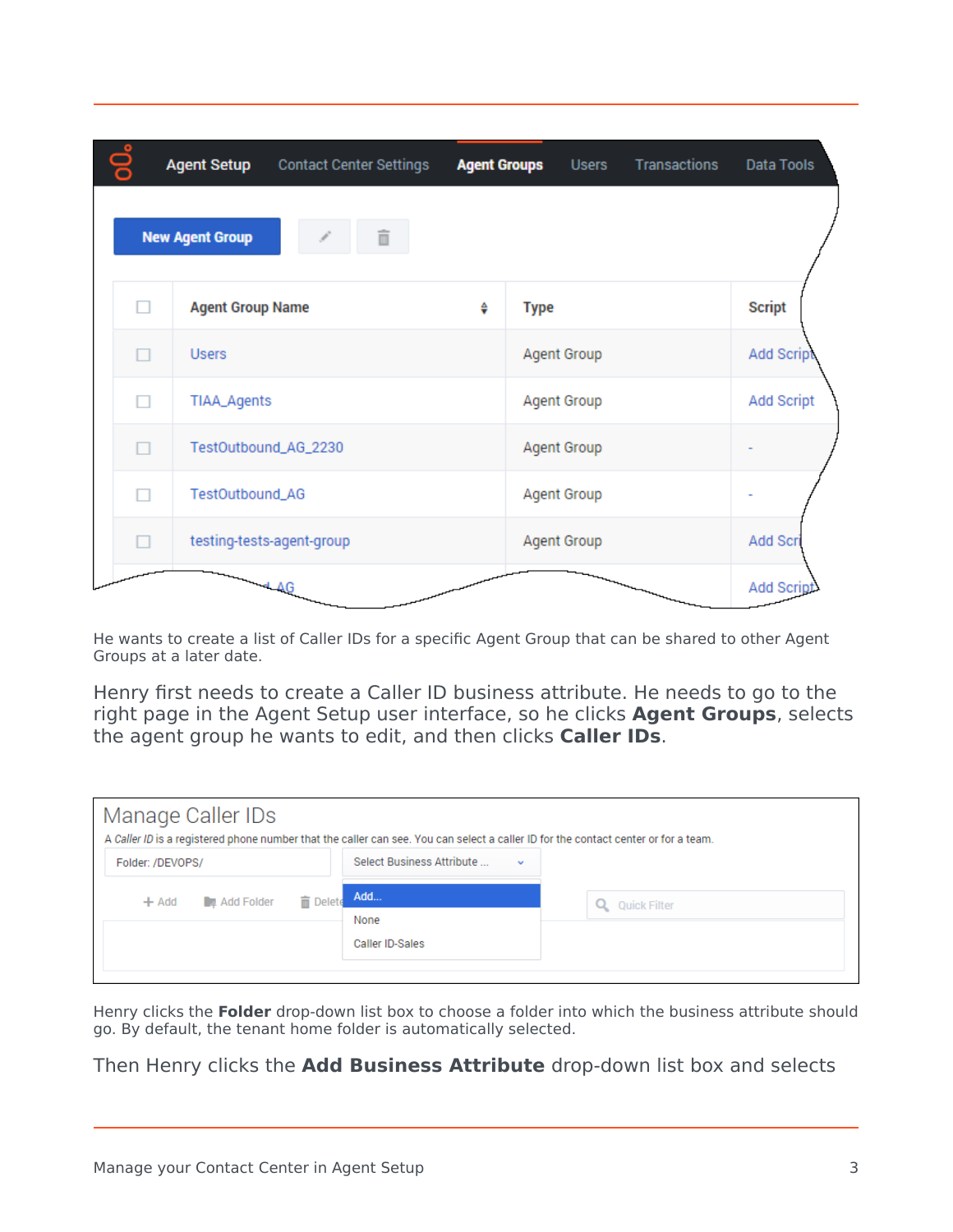## **Add**.

The other options in the list are:

- **None** This tells the system to not define any business attribute.
- Already configured Caller ID business attributes These attributes were previously created on this page, or at the agent group level. This is the benefit of shared business attributes. When a business attribute is created once, it populates where needed in other locations.

| <b>Add Business Attribute</b> |                |    |
|-------------------------------|----------------|----|
| <b>Display Name</b>           | CallerID-Sales |    |
| <b>Close</b>                  |                | Ok |

The **Add Business Attribute** window opens and Henry can now type the name of the business attribute. To be able to easily detect the purpose of the attribute, he prefixes the name with CallerID, for example, CallerID-Sales.

After he clicks **OK**, the new Caller ID business attribute is displayed not only in the list on the Agent Group page, but also in the Caller ID list on the **Desktop Settings** and **Manage Agent** pages. However, at this point the business attribute is empty; it doesn't contain any actual caller IDs.

| Manage Caller IDs<br>A Caller ID is a registered phone number that the caller can see. You can select a caller ID for the contact center or for a team. |                     |  |                     |
|---------------------------------------------------------------------------------------------------------------------------------------------------------|---------------------|--|---------------------|
| Folder: /DEVOPS/                                                                                                                                        | CallerID-Sales<br>v |  |                     |
| Add Folder<br>m Delete<br>$+$ Add                                                                                                                       |                     |  | <b>Quick Filter</b> |
| $\vee$ $\Box$ $\blacksquare$ Sales<br>Display name<br>Name                                                                                              |                     |  |                     |

Now that the business attribute is defined, Henry can populate the business attribute with a list of caller IDs. To do this, for each caller ID he wants to add, he clicks the **Add** icon to define the **Name** and the **Display Name**. He can add more than one caller ID to the business attribute and he can organize the caller IDs into folders.